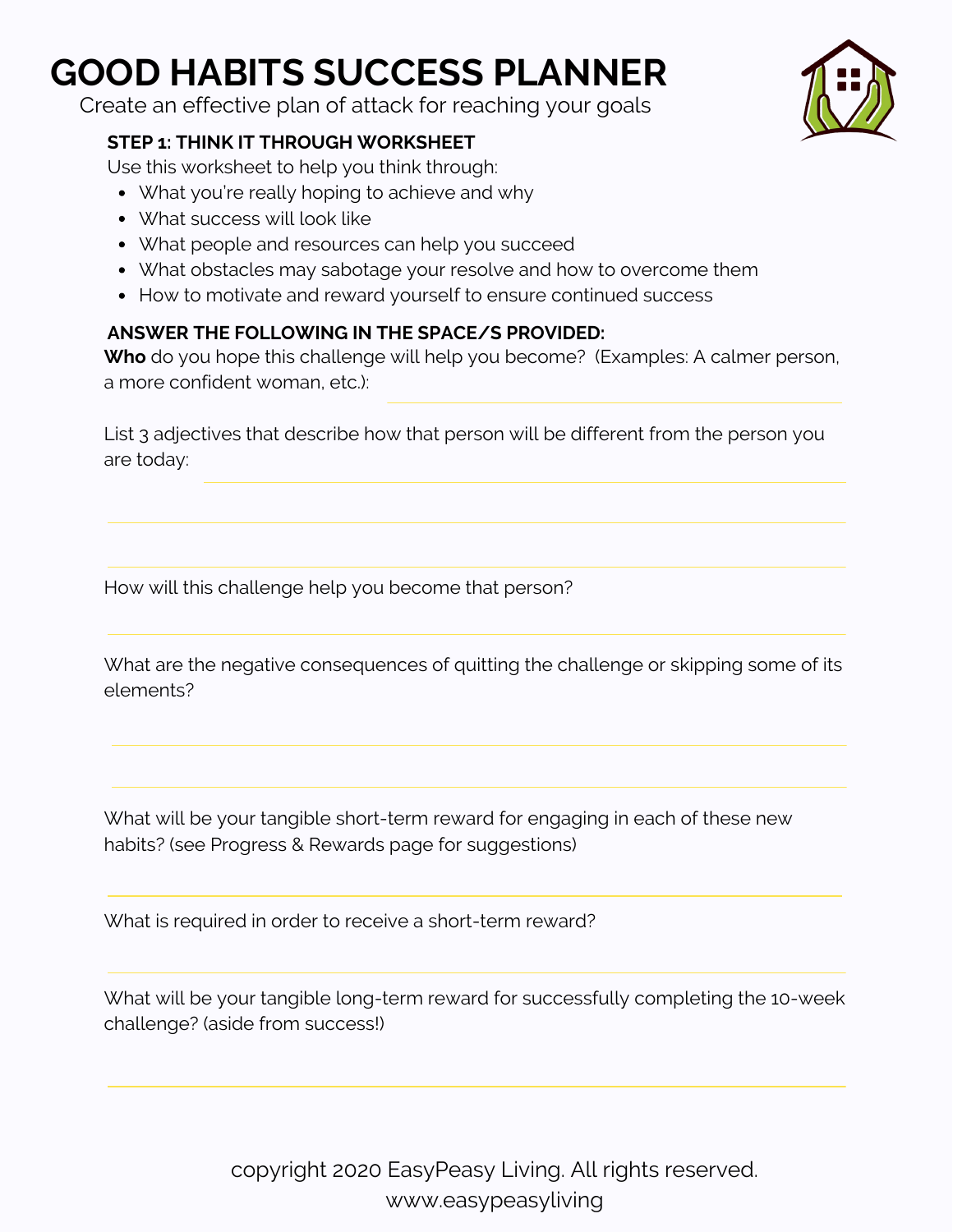Worksheet page 2

What is required to consider the challenge successfully completed?

What visual cues or reminders will you use to help you stay on track? (see Motivation & Inspiration page for suggestions)

What person/people is/are likely to encourage you or assist you in this challenge?

What person/people may sabotage your efforts, either intentionally or unintentionally?

Think back on your previous attempts to create a more orderly environment? What were some of the obstacles you faced that may arise again this time? List them.

How might you overcome those obstacles this time? What has helped in the past? How can you make tasks you dislike doing more enjoyable or less distasteful? (Examples: turn on music, make it a game, etc.)

If I get derailed at any point along the way, I will try to get myself back on track by: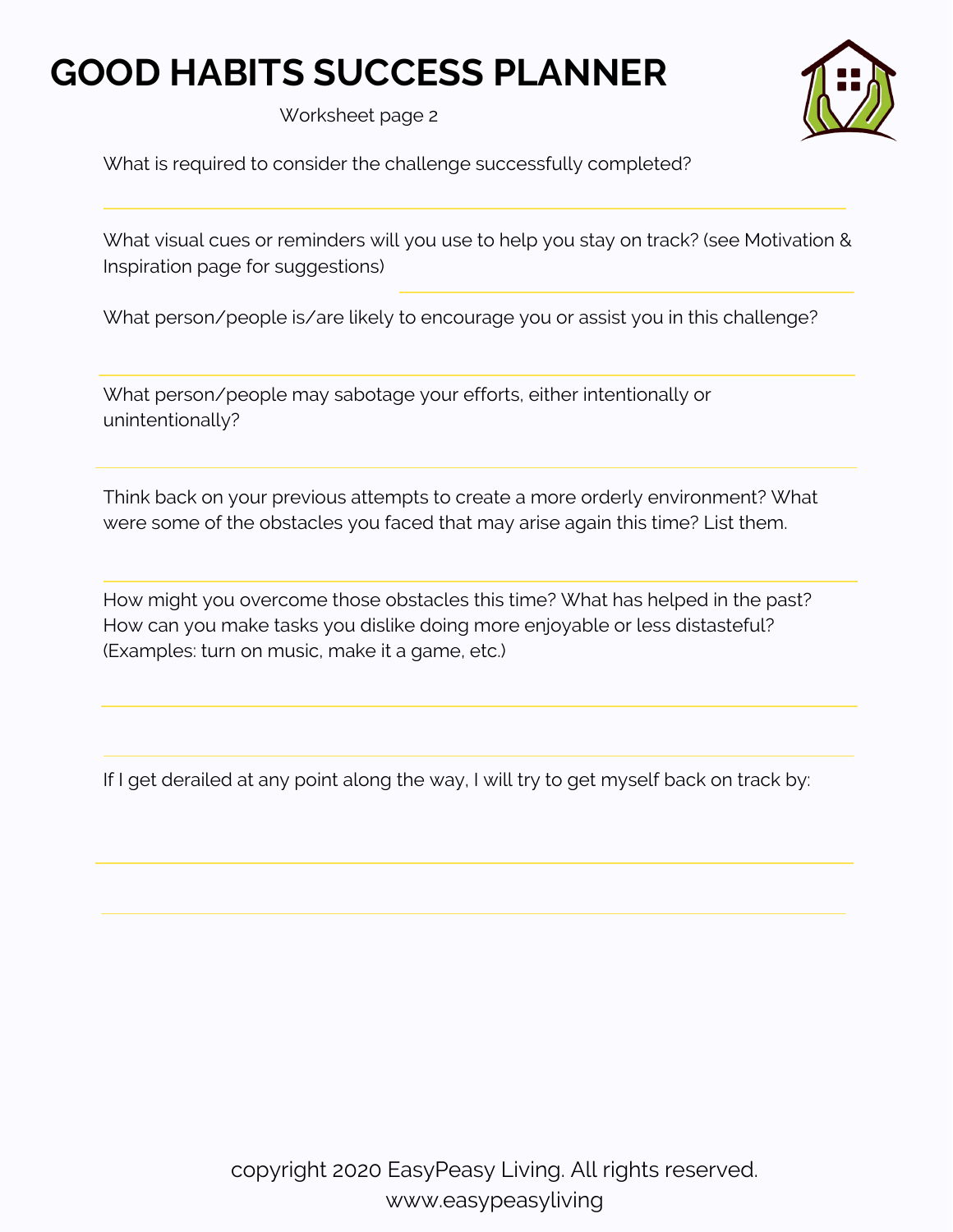

### **STEP 2: CHALLENGE CONTRACT**

This is a contract between you and yourself ONLY. EasyPeasy Living's only role is to offer you encouragement and support. Use the worksheet you completed in Step 1 to fill in the blanks of this contract. Then print it out and hang it in a central spot where you will see it every day. Sign it if desired to feel more committed. Reciting it aloud to yourself each day is a great way to reinforce your commitment.

| I,                                                                                                                                                                                |       |  | have opted to join the 10-week Good Habits            |          |
|-----------------------------------------------------------------------------------------------------------------------------------------------------------------------------------|-------|--|-------------------------------------------------------|----------|
| Challenge to help me become a                                                                                                                                                     |       |  |                                                       |          |
| Completing this challenge will help me to be more                                                                                                                                 |       |  |                                                       |          |
|                                                                                                                                                                                   | , and |  | than I am                                             |          |
| now. Quitting the challenge before it is over or skipping any of its elements will result in                                                                                      |       |  |                                                       |          |
| I'll receive a short-term reward of                                                                                                                                               |       |  |                                                       | whenever |
| L                                                                                                                                                                                 |       |  |                                                       |          |
| and if I successfully complete the challenge, I'll receive<br>as my long-term reward in addition to the sweet taste of success! I'll know I've<br>completed the challenge because |       |  |                                                       |          |
| I'll use                                                                                                                                                                          |       |  | as visual cues to                                     |          |
| help me stay on track and will turn to                                                                                                                                            |       |  | for                                                   |          |
| encouragement when I start to flag from this commitment.                                                                                                                          |       |  |                                                       |          |
| I'll keep vigilant for times when                                                                                                                                                 |       |  |                                                       | or       |
|                                                                                                                                                                                   |       |  | threaten to derail my                                 |          |
| determination and will overcome such obstacles by                                                                                                                                 |       |  |                                                       |          |
| If at any point, I find myself getting off track, I'll                                                                                                                            |       |  |                                                       |          |
|                                                                                                                                                                                   |       |  | to help me get back on                                |          |
| Signature                                                                                                                                                                         |       |  | Date                                                  |          |
|                                                                                                                                                                                   |       |  | copyright 2020 EasyPeasy Living. All rights reserved. |          |

www.easypeasyliving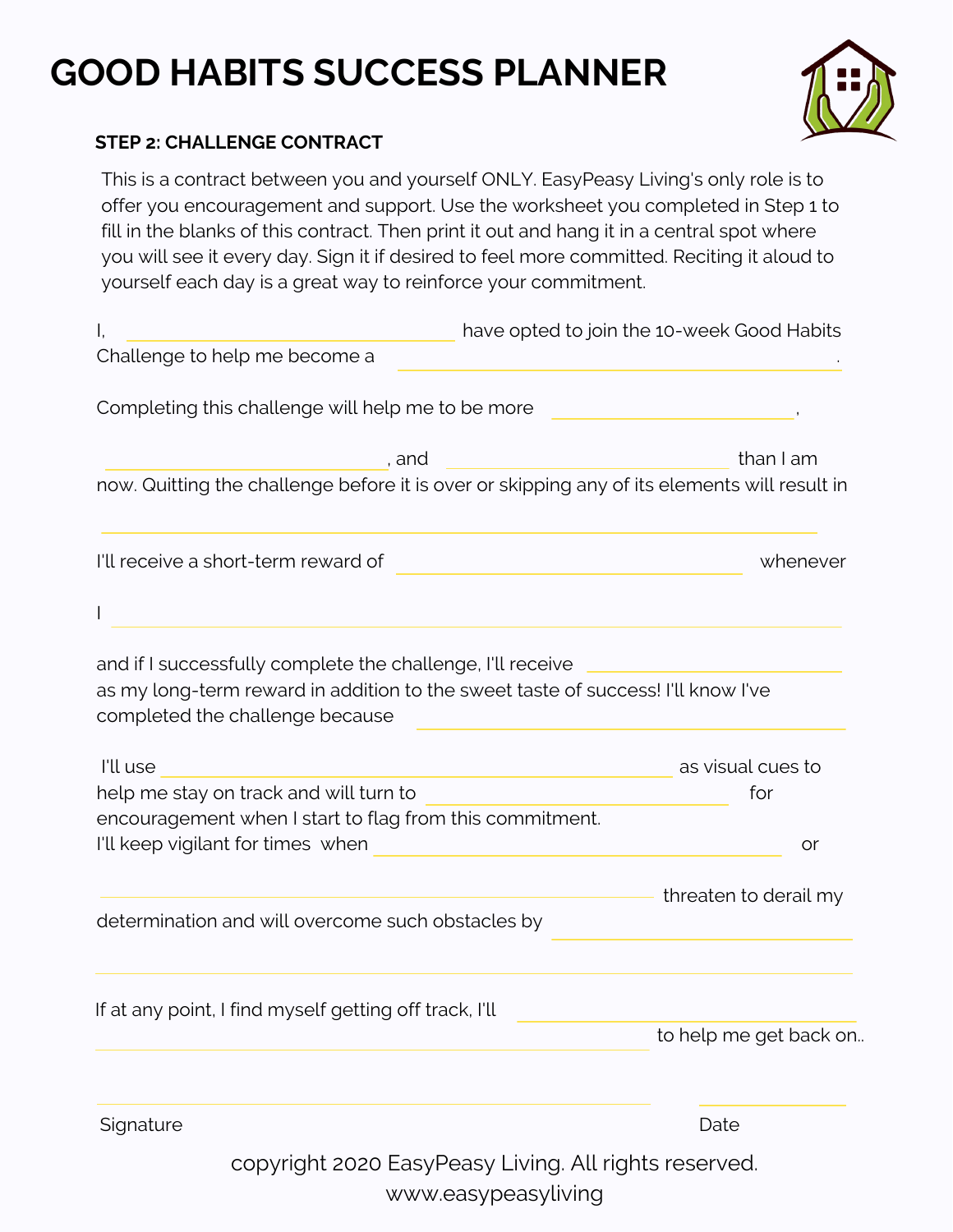

### **STEP 3: PROGRESS & REWARDS CHART**

Each time you engage in a new habit, you are building a more orderly lifestyle for yourself, not only by establishing the current habit, but also by strengthening the foundation upon which to add the next one. Rewarding yourself for your continued progress is a key element in propelling you forward, so don't skip this step! Just make sure to pick a reward that isn't going to undermine your current goals. (If you struggle with clutter, for instance, a purchase may not be a wise reward unless you also get rid of something in its place.)

First consider a short-term reward to keep you motivated. Some examples:

- Engaging in an activity you enjoy
- A special treat or small purchase

A small gift card or money to use later (perhaps at the end of the challenge)

Then determine the benchmark you must meet to earn the reward. For example, sticking to each new habit for an entire week, or repeating the habit five consecutive times, etc. Below is a chart you can use to help you mark your progress by day, or you can create your own chart so that you'll know when you've earned a reward.

|                          |         | S | M | T. | W | Th | F | S |
|--------------------------|---------|---|---|----|---|----|---|---|
| My short-term reward is: | Week 1  |   |   |    |   |    |   |   |
|                          | Week 2  |   |   |    |   |    |   |   |
| I will earn it when:     | Week 3  |   |   |    |   |    |   |   |
|                          | Week 4  |   |   |    |   |    |   |   |
| My long-term reward is:  | Week 5  |   |   |    |   |    |   |   |
|                          | Week 6  |   |   |    |   |    |   |   |
| I will earn it when:     | Week 7  |   |   |    |   |    |   |   |
|                          | Week 8  |   |   |    |   |    |   |   |
|                          | Week 9  |   |   |    |   |    |   |   |
|                          | Week 10 |   |   |    |   |    |   |   |

Remember: Imperfect progress is still progress. Don't quit until you're done!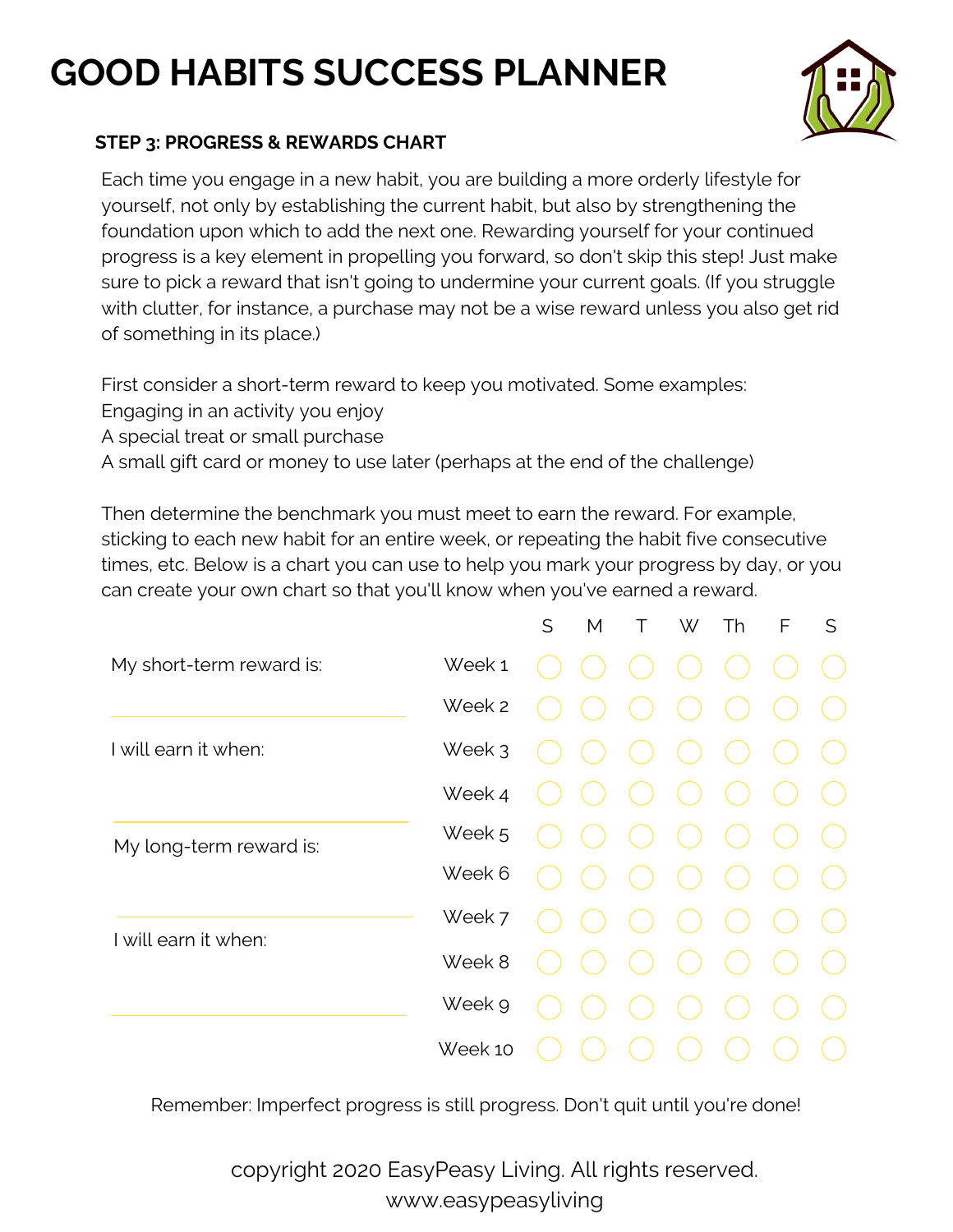

### **STEP 4: MOTIVATION & INSPIRATION**

Over this next ten weeks you're bound to experience moments of apathy toward your stated goals. It's important to prepare for that ahead of time with some inspirational quotes, reminders of when you've succeeded in the past and what victory will feel like.

#### **Quotes:**

Below are some inspirational quotes. To find more, do an internet search of quotes by a famous person you admire, or ask a mentor to share one of their favorite quotes or the motto they try to live by. Use internet search terms like 'inspiring quotes' or 'motivational quotes'. If you find a quote that inspires you, dig a little deeper to learn about the person who said it. What advice might you glean from their example?

"Don't watch the clock; do what it does...Keep going." -Sam Levenson "Fall down seven times. Stand up eight." -Japanese proverb "Every action you take is a vote for the type of person you wish to become." -James Clear

Add some of your own below:

### **Affirmation:**

Pretend you've already successfully completed this challenge. Now write at least 3 affirmative statements about yourself and who you have become by merely showing up every day to get the results you desire. Read these statements out loud to yourself every day until you believe them.

### **Reflection:**

Think about your past victories (even the smallest of victories counts). What did you learn from that experience that might help you succeed in meeting this challenge? Write at least one piece of advice to your future self on overcoming obstacles, staying motivated, or remaining persistent and consistent over the long-term. Remind yourself that you are already a successful person!